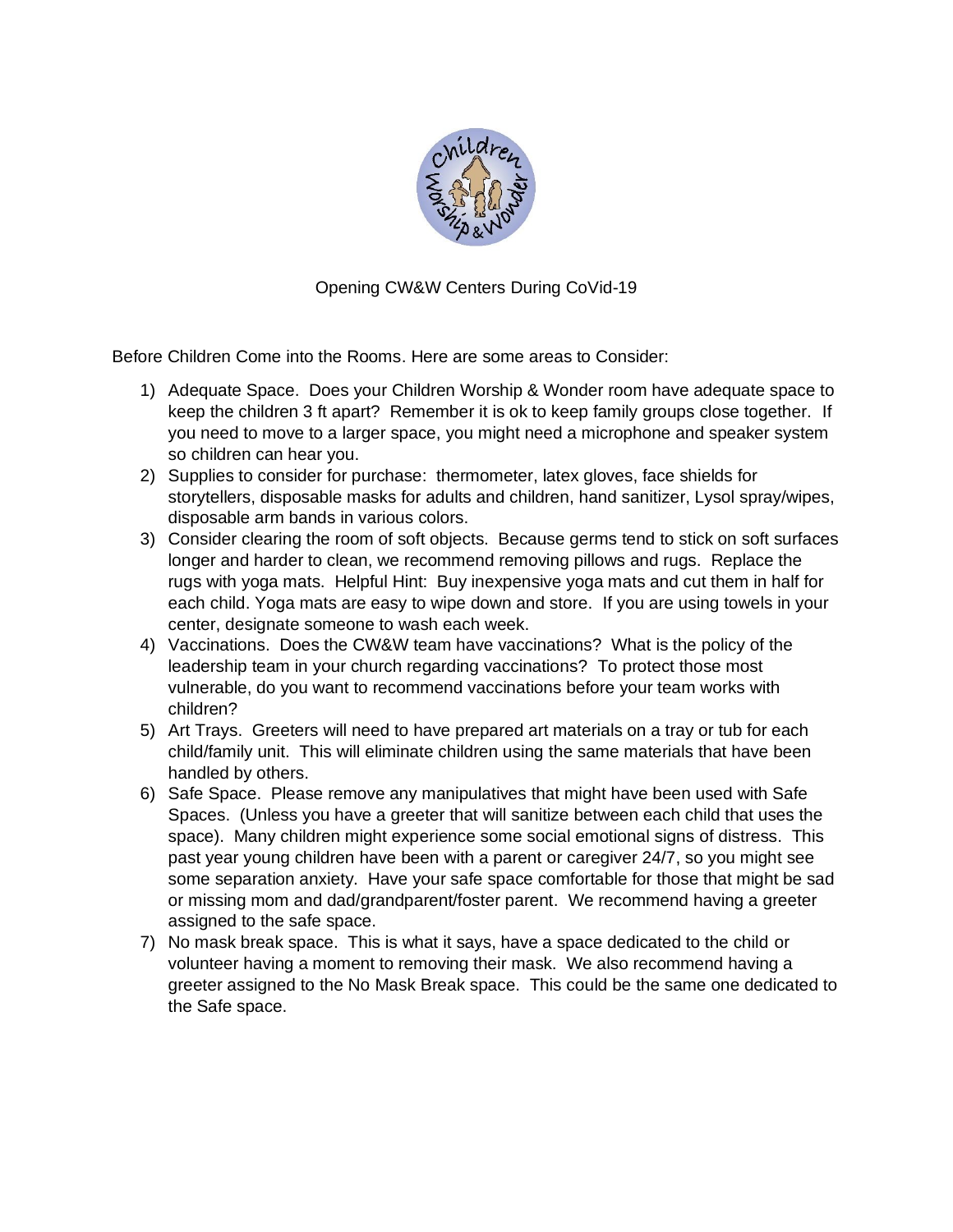Welcoming Children into the Room. Here are some practices to consider:

- 1) Letter to Parent or Caregiver. When you announce the opening of your CW&W Centers or spaces, please send a letter to the families to let know of the new practices that will take place. You might invite the families for a tour or open house to introduce them to new space and or practices. Create a video that they can watch together before they come back to church. Introduce new storytellers or greeters.
- 2) Greet your families and children with a warm greeting and have them check in with temperature checks and hand sanitizing and a phone number you can reach the parents/caregivers. Your center may want to introduce an arm band system.

For Example: Red/Pink arm band means My family is of a strict no touch practice. We have immunocompromised members that need protection. We can do air hugs or air high fives.

Green/Blue: My family can have limited appropriate touch. Our family is ok with some limited touch with fist bumps or high fives.

3) Churches might start reopening with a sign-up system so you may not have everyone at your CW&W centers at the same time. We recommend a condensed re-orientation at the beginning of each session for a few weeks. Please adapt into your worship schedule any changes you have made and introduce those changes to the children in the worship center.

Here is language that you can use:

*The worship center is a very special place. It is a special place to be with God. In this place we have all the time we need. So we don't need to hurry. We can walk more slowly. And we talk more softly, because someone might be talking with God, and we do not want to disturb them. This is a special place to be with God, to talk with God, to listen to God and to hear the stories of God. So we need a way to get ready to be in such a special place. You can get ready all by yourself. You do not need me to tell you to get ready. But I can show you how to get ready to be with God.* 

*Quietness come from inside you, not from someone telling you to be quiet. You can get quiet all by yourself.* (pg. 71-72, session 4, Young Children and Worship)

4) If you are going to practice the feast, have each child hand sanitize with sanitizer or wipes before feast. We recommend to not have any passing around of offering trays or children handing out feast materials. The greeters will need to have pre-prepared feast materials ready to pass to the children. If you choose not to practice feast/communion, maybe use these words for feast time: "Let us feast/share with one another about our week……"

Have feast foods, cheese, apples, and/or crackers in a single container for each child. Proportion out individual servings in disposable or recyclable dixie cups.

5) If you have more than one session for multiple church services, you will need the storytellers and greeters to sanitize between each session the yoga mats, and any heavy traffic touch surfaces.